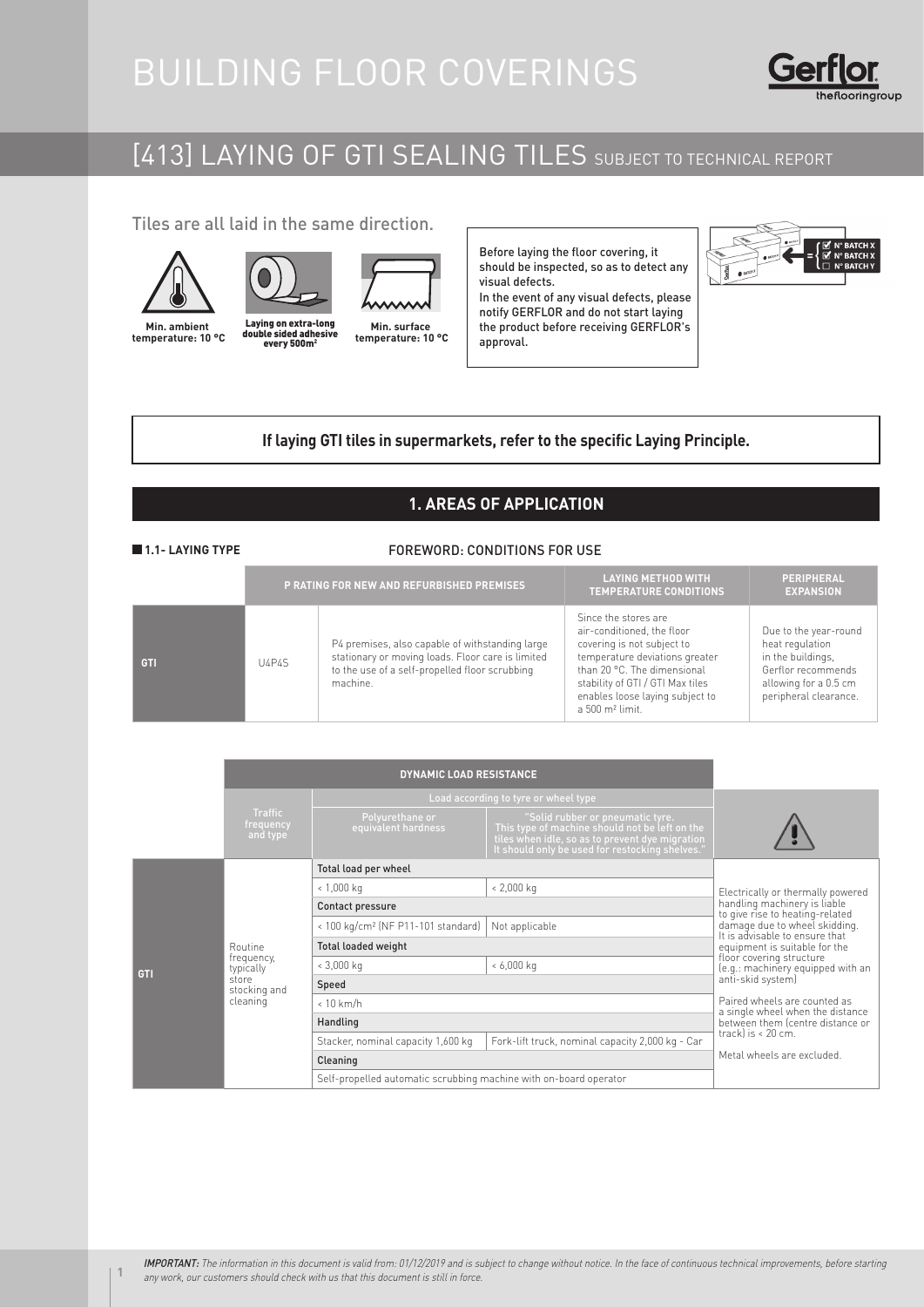# [413] LAYING OF GTI SEALING TILES SUBJECT TO TECHNICAL REPORT

|            |                                        | <b>STATIC LOAD RESISTANCE</b>                   |                                                                                                                                                                                                                                                                                                                                                                                                                              |
|------------|----------------------------------------|-------------------------------------------------|------------------------------------------------------------------------------------------------------------------------------------------------------------------------------------------------------------------------------------------------------------------------------------------------------------------------------------------------------------------------------------------------------------------------------|
|            | <b>MAXIMUM LOAD</b><br><b>PRESSURE</b> | <b>HANDLING MACHINERY</b><br><b>EQUIVALENCE</b> |                                                                                                                                                                                                                                                                                                                                                                                                                              |
| <b>GTI</b> | $< 50$ kg/cm <sup>2</sup>              | < 1,000 kg / Wheel<br>or per support            | Due the broad selection of handling machinery, consoles and floor scrubbing<br>machines, it is necessary to account for the various factors listed opposite. For this<br>reason, it is important to know the geometry of the console legs, the wheel type<br>and configuration (single or double), the hardness values and the handling method<br>(with or without on-board operator, speed, acceleration and braking mode). |

# **1.2 - TYPE OF PREMISES AND USE**

This floor covering is particularly suitable for areas subject to heavy traffic in clean rooms, and production, storage and handling areas. It is not suitable for wet areas (showers, etc.). It should be applied in temperature-regulated premises (store, retail area, etc.).

# **1.3 - SURFACES**

## **1.3.1. Preparatory work for new flooring**

MECHANICAL PREPARATION: The surfaces should be prepared with care so as to remove any soiling, laitance, treatment products or any other foreign bodies.

# BUMP AND DEPRESSION TREATMENT: Sanding of bumps.

Cleaning: using industrial vacuum cleaner Point levelling of depressions with P4S or P4SR floor sealer.

### CRACK TREATMENT:

On any surface, cracks should be detected beforehand. They are not treated, if they are flush, and if they are < 3 mm wide.

# JOINT TREATMENT:

Contraction joint: If they have an opening < 4 mm, they are not treated. Expansion joint: Following thorough cleaning, expansion joints are preserved: end profiles with or without an overlay are arranged on either side of the joint.

Construction joint: Similar to cracks, if they have an opening < 3 mm, they are not treated.

## LOCALISED LEVELLING:

Surface levelling may be required, particularly where the surface is not sufficiently even or in poor condition.

Required characteristics on dry surface (moisture content ≤ 4.5 %): The sealer performances should meet P4S or P4SR rating specifications.

Required characteristics on wet surface (moisture content between 4.5 and 7%): We recommend the use of outdoor floor sealers (consult sealer manufacturers).

# **1.3.2 - Substrates**

| <b>NEW CONCRETE SUBSTRATE</b>                                                                          |                                                                                                                                                                                                                                                                    |  |  |  |  |
|--------------------------------------------------------------------------------------------------------|--------------------------------------------------------------------------------------------------------------------------------------------------------------------------------------------------------------------------------------------------------------------|--|--|--|--|
| <b>CONCRETE FLOOR</b>                                                                                  | Surface evenness < 7 mm / 2 m or < 2 m / 20 cm<br>Follow subfloor preparation                                                                                                                                                                                      |  |  |  |  |
|                                                                                                        | <b>RENOVATION</b>                                                                                                                                                                                                                                                  |  |  |  |  |
| <b>CONCRETE FLOOR</b><br><b>PAINTED CONCRETE</b>                                                       | Surface evenness < 7 mm / 2 m or < 2 m / 20 cm<br>Follow subfloor preparation                                                                                                                                                                                      |  |  |  |  |
| <b>TILES</b>                                                                                           | Surface evenness < 7 mm / 2 m<br>Unevenness < 1 mm<br>The grouting joints < 4 mm and not recessed, otherwise, fill them with a grouting product<br>or levelling compound over the entire surface, so that the grouting joints are not visible<br>(no telegraphing) |  |  |  |  |
| <b>RESIN</b>                                                                                           | Surface evenness < 7 mm / 2 m<br>Crack treatment < 1 mm; if > 1 mm, subfloor analysis is necessary<br>Impact treatment < 10 mm with the same resin                                                                                                                 |  |  |  |  |
| <b>PVC TILES AND COMPACT ROLLS</b>                                                                     | Degraded area: Less than 10 % on room surface: remove the defective tiles, fill the gaps<br>with levelling compound, and then lay the tiles after the subfloor has dried.                                                                                          |  |  |  |  |
| <b>RAISED FLOOR</b>                                                                                    | The floor surface must not have any uneven areas and the joints must not be curved.                                                                                                                                                                                |  |  |  |  |
| <b>BITIMINOUS / ASPHALT</b>                                                                            | Surface evenness < 10 mm / 2 m, otherwise grind the bump.<br>Static loading < 30 kg/cm <sup>2</sup> , otherwise use load distribution plate                                                                                                                        |  |  |  |  |
| CARPET, LVT, PVC FOAM, LAMINATED FLOOR, LINOLEUM,<br><b>WOOD-BASED PANEL</b>                           | <b>Complete removal</b>                                                                                                                                                                                                                                            |  |  |  |  |
| <b>UNDERFLOOR HEATING</b>                                                                              |                                                                                                                                                                                                                                                                    |  |  |  |  |
| UNDERFLOOR HEATING WITH CIRCULATING HOT WATER<br>AT MAXIMUM 28°                                        | Possible                                                                                                                                                                                                                                                           |  |  |  |  |
| RADIANT ELECTRIC UNDERFLOOR HEATING THE<br>REGULATIONS REQUIRE < 0,15 M <sup>2</sup> X ° KELVIN / WATT | Possible if: Evenness < 7 mm / 2 m and gluing mandatory on all the surface                                                                                                                                                                                         |  |  |  |  |
| <b>LOW TEMPERATURE WATER</b><br><b>REVERSIBLE UNDERFLOOR HEATING</b>                                   | Possible                                                                                                                                                                                                                                                           |  |  |  |  |
| If the substrate is not in this list: please contact us.                                               |                                                                                                                                                                                                                                                                    |  |  |  |  |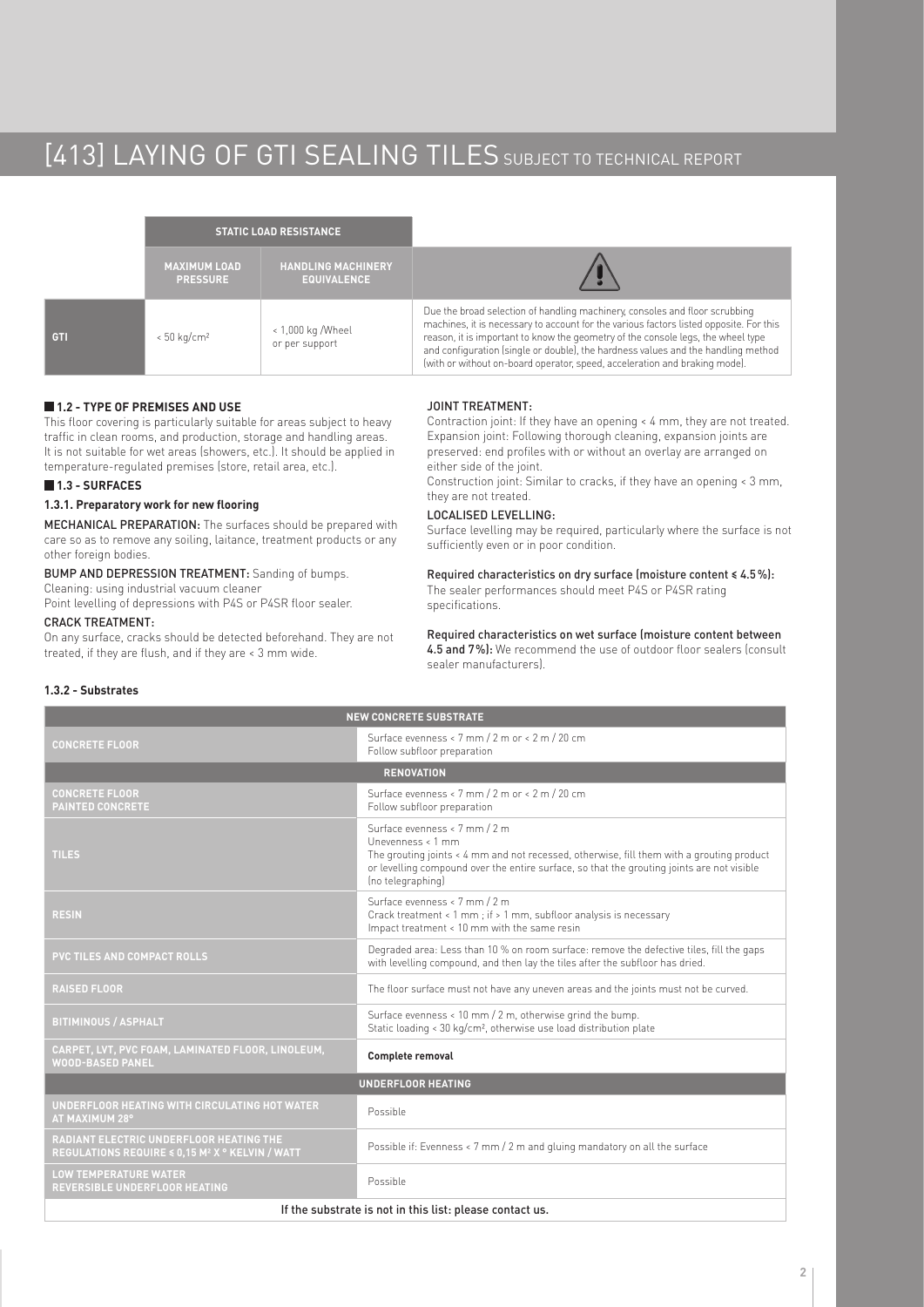# BUILDING FLOOR COVERINGS

# [413] LAYING OF GTI SEALING TILES SUBJECT TO TECHNICAL REPORT

# **2. LAYING**

# **2.1 - STORAGE & WORK CONDITIONS**

Before laying the floor covering, it should be inspected, so as to detect any visual defects. In the event of any visual defects, please notify GERFLOR and do not start laying the product before receiving GERFLOR's approval.

Since the stores are air-conditioned, these tiles are not subject to temperature deviations greater than 20 °C. The tiles should be stored on-site for 24 to 48 hours beforehand at ambient temperature. **1** DO NOT MIX BATCHES



# **2.2- LAYING TYPE**

Attraction® / GTI / GTI Max tiles can be bonded, but they are essentially intended for loose (non-adhesive) laying, in single pieces limited to 500  $m^2$ . For larger surface areas, the surface is split into 500  $m^2$  sections and the joints between areas are sealed with adhesive.

# **2.3 -DETAILED LAYING**

# **2.3.1 Extra-wide double-sided adhesive positioning**

# Splitting of surfaces into 500 m² sections

Since loose laying is limited to 500 m<sup>2</sup>, it is necessary to envisage splitting into 500 m<sup>2</sup> sections by previously applying an extra-wide double-sided adhesive. Regardless of the configuration, double-sided adhesive should be applied, never exceeding more than 20 rows of tiles.

Study the layout so as to prevent the position of the double-sided adhesive and the seam between each area from being situated in the main aisles to avoid heavy traffic.

# • **Example of configuration < 500 m² (clothing, cosmetics aisles, etc.),**





Each 500 m² section may include turning or liquid areas, storeroom entrances, also requiring double-sided adhesive application. Avoid locating 500 m² demarcation areas in a main aisle.

| <b>SUPPORT</b>                                                                                                                                                       | <b>PRIMER</b>                                                                                                  | <b>TYPE OF ADHESIVE</b>   |  |  |
|----------------------------------------------------------------------------------------------------------------------------------------------------------------------|----------------------------------------------------------------------------------------------------------------|---------------------------|--|--|
| Hydraulic cement<br>Dryness $\le 4.5$ % moisture (CCM)                                                                                                               | Primasol R (BOSTIK)<br>P121 / F78 / Seal Concrete (F BALL)<br>Tec 049 [HB FULLER]<br>Eco Prim T (MAPEI)        | Fix&Free 740 from Gerflor |  |  |
| Hydraulic cement<br>Dryness: Moisture content between                                                                                                                | F78 (F BALL)<br>FPOXY PF 480 UZIN                                                                              | Fix&Free 740 from Gerflor |  |  |
| 4.5 and 7% (CCM)                                                                                                                                                     | Two-component polyurethane adhesive (with associated primer)                                                   |                           |  |  |
| Tiles                                                                                                                                                                | Levelling compound required. For the application of primer on<br>levelling compound, refer to Hydraulic cement | Fix&Free 740 from Gerflor |  |  |
| Resin, old PVC covering                                                                                                                                              | Stripping is necessary to remove any cleaning product.                                                         |                           |  |  |
| There are other primers recommended by glue manufacturers.<br>Gerflor only recommends to refer to the technical data sheets of these primers for their instructions. |                                                                                                                |                           |  |  |
| If the substrate is not in this list: please contact us.                                                                                                             |                                                                                                                |                           |  |  |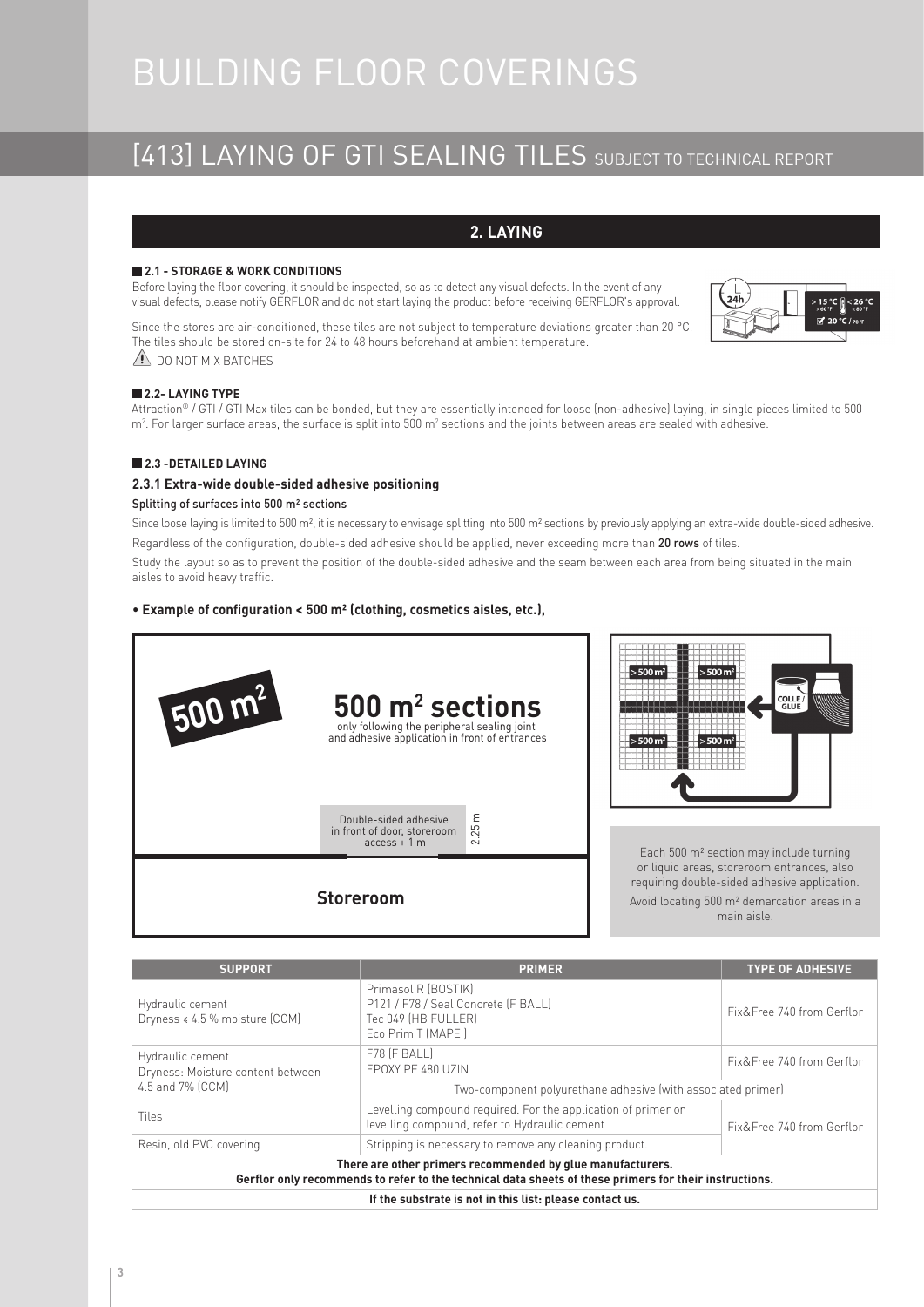# [413] LAYING OF GTI SEALING TILES SUBJECT TO TECHNICAL REPORT

# **2.3.2 Double-sided adhesive application**

# • Note on surface:

The surface should be dry, hard, perfectly adherent, load-bearing, plane and free from grease, dust & silicone.

## • Dry adhesive application:

- Unroll the double-sided adhesive, pressing lightly on the adhesive with a gluing block
- Important: The strongly adhesive (protected) side must never rest on the surface!
- Only unroll the amount of double-sided adhesive that can be covered that day with the floor covering.
- Roll up the remaining with the protective paper (to protect the surface and the section from dust).

# • Laying PVC tiles on adhesive:

- Mark the lines on the protective paper either with a chalk line or a pencil.
- Mark the starting point of the first tiles and the first row of tiles.
- Place a steel rule along the line and cut only the protective paper with a straight blade.
- Remove the protective paper from the double-sided adhesive, pulling straight and flat. The line created forms the starting line of the first tiles of the first row.
- Lay the tiles and interlock them.
- Stack the protective papers as you progress and then roll them up (minimises waste volume).
- Remove the protective paper as you progress, pulling straight and flat.
- If laying is discontinued, the protective paper may be put back in place to protect the double-sided adhesive.
- After laying, apply adhesive generously/apply a pasting roll,
- in crisscross strokes on the entire surface.

# • Removing tiles and double-sided tape adhesive:

Double-sided adhesive allows you to remove the floor covering without leaving any trace of adhesive and without damaging the surface.

- Disengage the tiles.
- Starting in one corner, detach the double-sided adhesive from the surface.
- Remove the floor covering and double-sided adhesive by pulling at ground level.

### Gluing in front of sunny area (Bay windows)

In order to prevent the floor temperature from reaching excessive values (60 °C or above), direct sunlight on the floor should be obscured by curtains, blinds or other suitable protection. Otherwise, maintain the covering with a suitable adhesive, such as two-part polyurethane (PU) adhesive or hybrid adhesive (Please Contact the adhesive manufacturers).



|                                                   | <b>BOSTIK</b> | <b>MANG</b>               | <b>SADER</b> | <b>CEGECOL</b>            | <b>MAPEL</b>                     | <b>UZIN</b>                                                                                                      | <b>F BALL</b>                                                       |
|---------------------------------------------------|---------------|---------------------------|--------------|---------------------------|----------------------------------|------------------------------------------------------------------------------------------------------------------|---------------------------------------------------------------------|
| Gluing in front<br>of sunny area<br>(bay windows) |               | PU 456<br>PU 2 components |              | SOL UR<br>PU 2 components | Adesilex G 20<br>PU 2 components | KR 430<br>PU 2 components<br>KE68<br>Hybrid acrylic glue<br>Single component<br>Bonding time<br>up to 15 minutes | F 49<br>Hybrid acrylic glue<br>(PSA)<br>Pressure Sensitive Adhesive |

# **2.3.3 Installation of GTI tiles**

#### • Precautions

#### The tiles are delivered on a pallet. It is imperative not to mix the different batches.

Direction of installation: The tiles are laid ALL in the same direction. Observe the direction indicated by the arrow on the back of the slab.

Pressed materials, such as GTI tiles, may have dimensional tolerances from one series to another or from one color to another which may vary by 1 mm.

In this case, the tiles can:

- Either not be able to fit: In this case, plan to cut the dovetails and weld the slabs with a double-sided adhesive 5 cm wide on each side of the weld.
- Easy to fit together: In this case, you must also place a double sided adhesive 5 cm wide on both sides to avoid any risk of unclipping over time.

# • Implementation:

The use of slabs on large surfaces must always be done by working on the two axes that have been drawn beforehand, either along a wall or between two zones of 500 m² (see drawing) or crosses in the middle of the room.

- General case: Start crosswise in the middle of the room. Install the stair tiles ¼ by ¼ of the room.



- Implantation along a wall: Start in the middle of the implantation. Install the stair tiles on both sides.



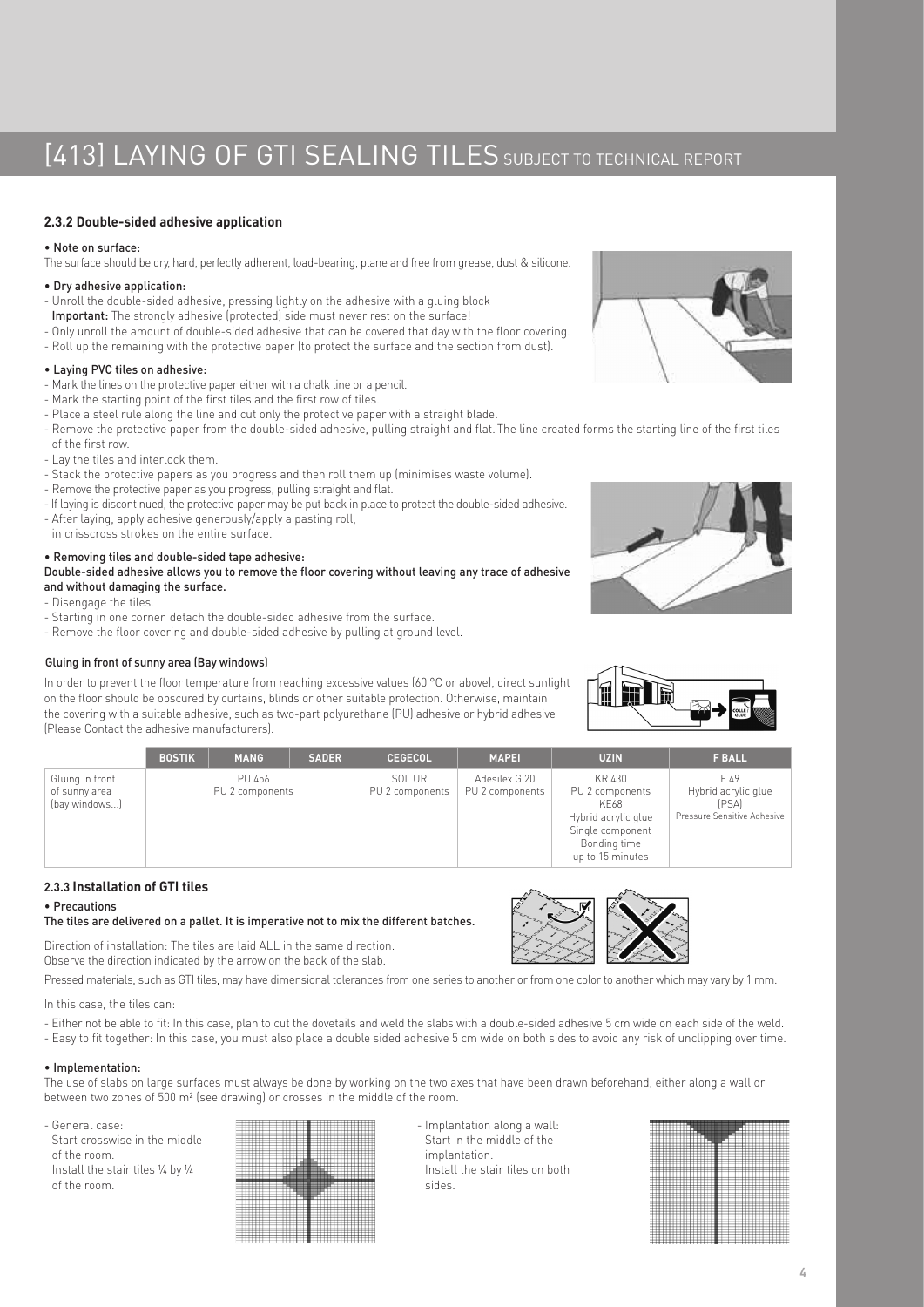# BUILDING FLOOR COVERINGS

# [413] LAYING OF GTI SEALING TILES SUBJECT TO TECHNICAL REPORT

- Lay in steps for easier tile interlocking and to prevent displacement. The tiles are laid in step and ALL in the same direction (see arrows on back of tiles).



#### • Interlocking of tiles (procedure, tools, etc.), adjustment

- The tiles are interlocked by striking with a synthetic mallet or
- a non-rebound mallet and a wooden block.
- The tiles are interlocked from the corner to the edge.



Tools required: Cutter - Tape measure - Metal rule - Metal tracing wheel - Wooden or synthetic resin mallet



#### • Peripheral levelling

The tiles should be positioned such that the peripheral cuts are > ½ tile

#### Cutting (procedure, tools, etc.)

- Peripheral clearance: in standard sections, the peripheral clearance is 0.5 cm.

- Provide a circular saw with platform for the duration of the work.
- Cutting is performed either with a cutter (1 pass on the surface and repeat on back), or using the transfer technique (scribing) Scribing: Method for tracing or cutting parallel lines. For this, a marking gauge or a tile gauge is used.
- Position the tile to be cut on the last full tile laid.
- Take a full tile which will serve as a gauge.
- Lay it on the tile to be cut, pressing on the partition (wall). Leave a clearance of 0.5 cm.
- Mark the tile to be cut along the edge of the gauge, with a cutter equipped with a straight blade.
- Cut the part of the tile to be laid neatly and put it in place.
- For difficult areas (door frame, etc.), use demultiplied shears.





Mitre shears Reference: Romus: 93415 / Janser: 237 530 000 For cutting around door frame bases, areas which are difficult to access.



Demultiplied mitre shears Reference: Janser: 262 284 000 For cutting around door frame bases, areas which are difficult to access.

# **3. HANDLING SPECIAL SECTIONS**

### **3.1 - SKIRTING**

VYNAFLEX skirting or Gerflor Flexible skirting for finishing between floor and wall.

## **3.2 - SURFACE EXPANSION JOINTS**

- Flush joints: The RM 20-5 profile with PVC strips supplied by COUVRANEUF covers the joint. Adhesive-free tiles are cut along the joint and should be sealed onto the flexible joint.
- Joints with overlay profile: The profile is fitted over the floor covering and is secured on one side only.

### **3.3 - DOOR PASSAGES AND STOPS**

Use the following profiles according to the conditions of use: intensity of traffic, humidity level, etc.

# **3.3.1 Finishing profile 0505**



# **3 metre long profile strip with 9 pre-drilled countersunk holes, 4.3 mm diameter.**

- The spacing between holes is 313 mm
- The first hole is 90 mm from the end
- The holes are de-burred after drilling

## **4 x 50 mm TFZ screws and 6 x 30 mm**

TFZ 4mm diameter screw, 50 mm long



6 mm diameter plug, 30 mm long